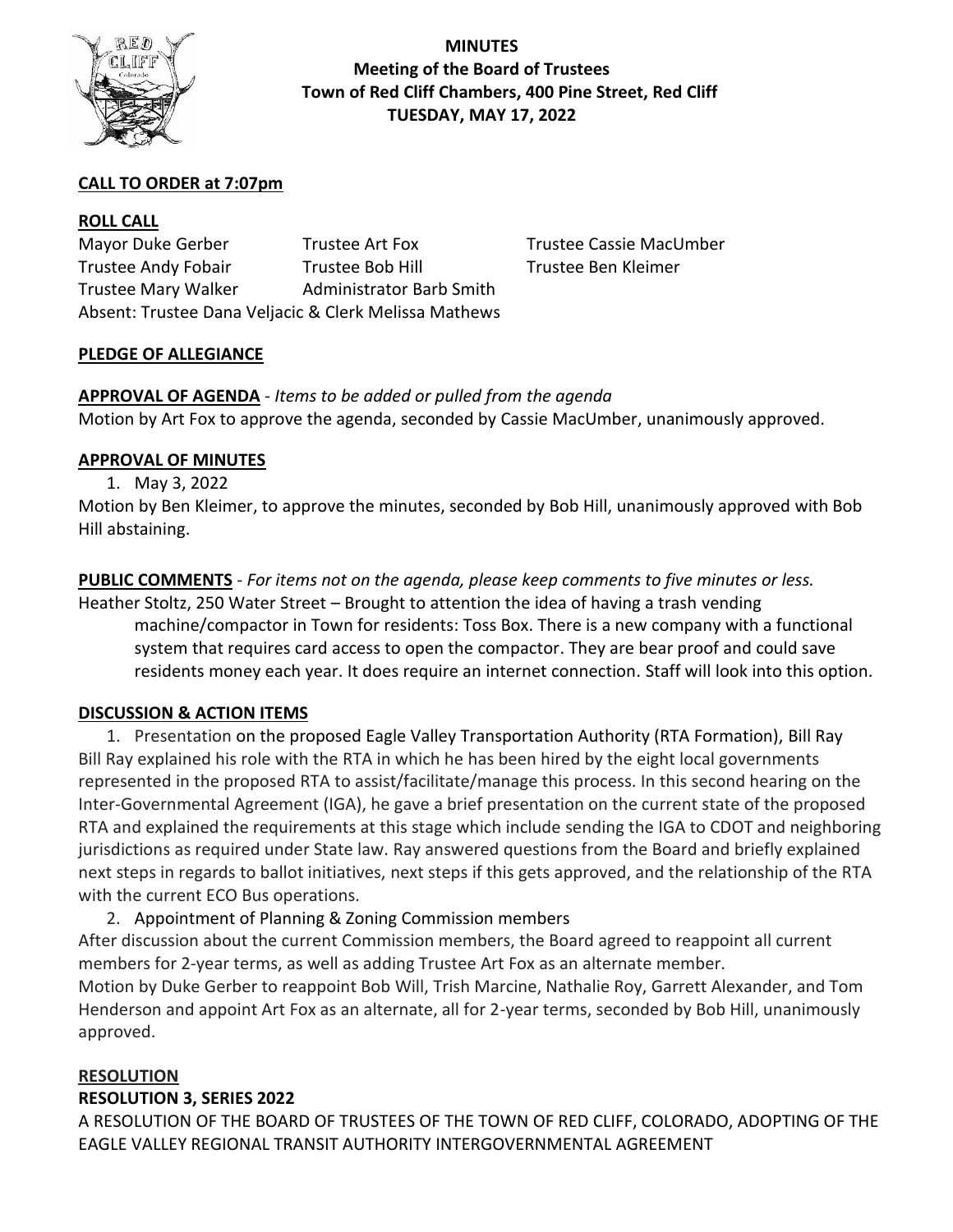Motion by Ben Kleimer to approved Resolution 3, Series 2022, seconded by Duke Gerber, unanimously approved.

## **UPDATES**

1. Staff/Trustee Updates:

Mayor, Duke Gerber:

• Will be in attendance for Town Clean Up on Saturday.

Administrator, Barb Smith:

- We want to recognize Tom Henderson for over a decade of service to our Town. We will work on some recognition for him, such as in the newspaper.
- We have not heard yet about the rock scaling work that needs done over High Road. Lorenzo is keeping an eye on and documenting shifting rocks.
- The street sweepers (from the County) will be in Town this week, assuming they do not have any mechanical issues.
- John Harris, manager of Eagle County Roads & Bridges, is trying to get us at least one load of road base to help with our pot holes.
- Office staff has been attending the monthly Tiny Towns zoom meetings which are highly valuable in terms of ideas for our local businesses and problem solving. In the most recent meeting, we learned about the Cottage Foods Act where residents can prepare food in their home kitchen for retail sale. This could be a great opportunity for interested locals. Also, NWCCOG has grant opportunities to help with business startup costs.
- Recently attended the Broadband summit, which offered very valuable information, resources and contacts.
- Regarding writing a mission statement for our Town, it can be very helpful to have an outside person help direct this process. Brandy (who is the Executive Director of broadband for the state) would be a good fit for helping us through this process, if the Board so wishes. After discussion, the Board agreed that this would be helpful and that a Tuesday evening would work for the members for a work session.
- Had a great discussion with the principal of SGM about our streetscape project. He was understanding and apologetic. This resulted in a very positive outcome in which they want to ensure the project is complete to our standards. We will have a meeting with the new project manager on June 9<sup>th</sup> at 1:00pm in Glenwood Springs.
- CML Conference is June 21-24, 2022, in Breckenridge. If anyone is able to join for any part of this, including the CIRSA meeting, let us know and we can help you facilitate the arrangements. Melissa will be attending the entire conference and Barb will attend the CIRSA meeting.

Trustee, Art Fox:

- Inquired about the status of the old Town Hall Staff informed Fox to inquire with Melissa about this.
- Inquired about the retaining wall at Krehbiel's High Street house and staff explained that he did have a post-project engineer approve this.

# **BILL PAY**

1. General Account

| Amazon Marketplace                  | 5041 · Postage, Print, Telephone, Supplies | - \$ | (59.89)  |
|-------------------------------------|--------------------------------------------|------|----------|
| Century Link - x199B                | 5041 · Postage, Print, Telephone, Supplies | - \$ | (172.42) |
| Century Link - x664B (FAX)          | 5041 · Postage, Print, Telephone, Supplies | - \$ | (97.14)  |
| <b>Eagle County Animal Services</b> | 5050 · Animal Control                      | -8   | (213.00) |